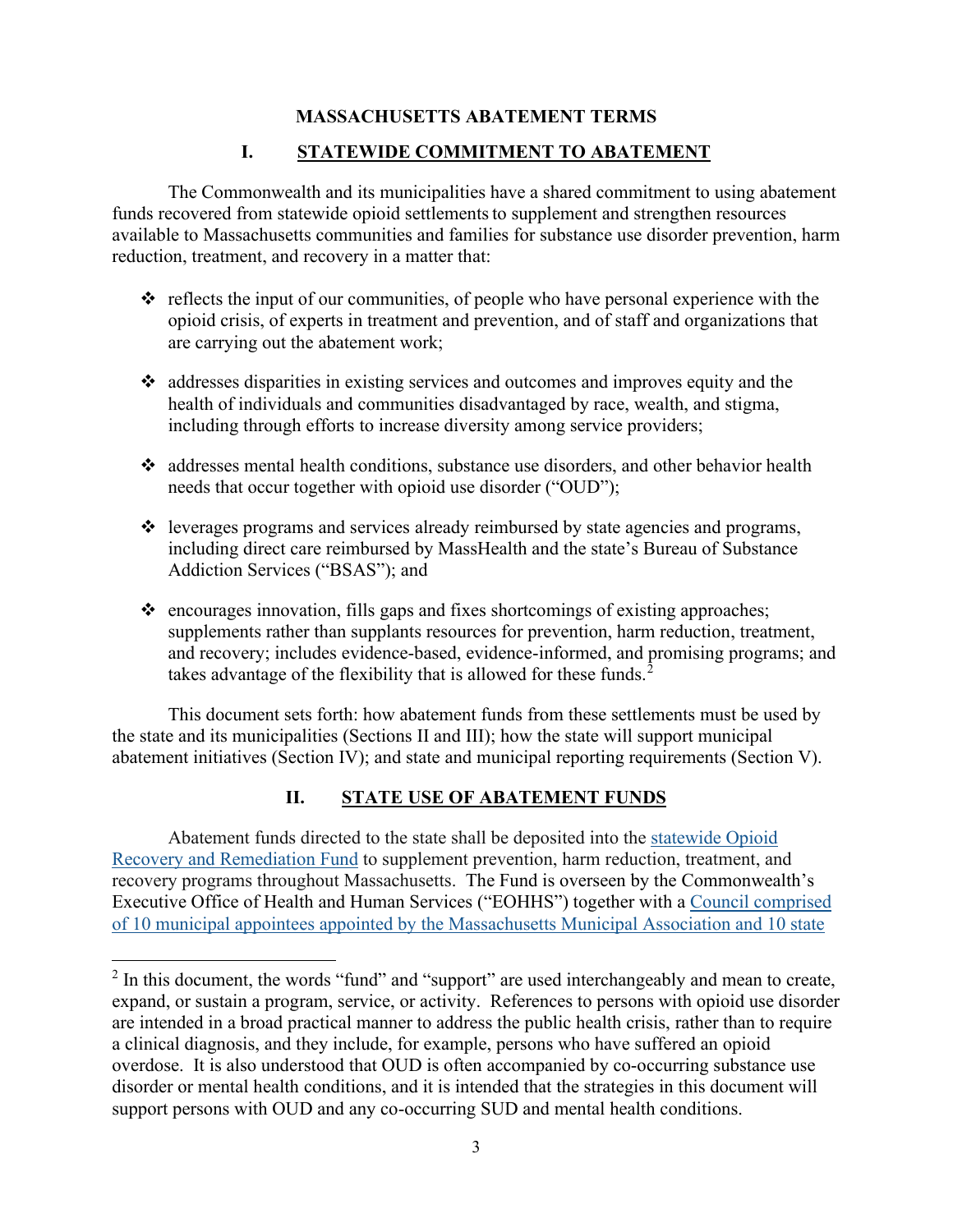[appointees](https://www.mass.gov/service-details/opioid-recovery-and-remediation-fund-advisory-council-members) qualified by experience and expertise regarding opioid use disorder. Appointees serve for two years. The Council holds public meetings every quarter to identify priorities for addressing the opioid epidemic in Massachusetts.

### **III. MUNICIPAL USE OF ABATEMENT FUNDS**

Abatement funds allocated to municipalities shall be used to implement the strategies set forth below. Municipalities are encouraged to pool abatement funds to increase their impact, including by utilizing the [Office of Local and Regional Health's Shared Service infrastructure.](https://www.mass.gov/service-details/public-health-shared-services) Municipal abatement funds shall not be used to fund care reimbursed by the state, including through MassHealth and BSAS, although local or area agencies or programs that provide statereimbursed services can be supported financially in other ways that help meet the needs of their participants.

### **1. Opioid Use Disorder Treatment**

Support and promote treatment of persons with OUD, including through programs or strategies that:

- a. Expand mobile intervention, treatment, telehealth treatment, and recovery services offered by qualified providers, including peer recovery coaches.
- b. Support evidence-based withdrawal management services for people with OUD and any co-occurring mental health conditions.
- c. Make capital expenditures to rehabilitate and expand facilities that offer treatment for OUD, in partnership with treatment providers.
- d. Treat trauma for individuals with OUD (e.g., violence, sexual assault, human trafficking, or adverse childhood experiences) and family members (e.g., surviving family members after an overdose).

### **2. Support People In Treatment AndRecovery**

Support and promote programs or strategies that:

- a. Provide comprehensive wrap-around services to individuals with OUD, including job placement, job training, or childcare.
- b. Provide access to housing for people with OUD, including supportive housing, recovery housing, housing, rent, move-in deposits, and utilities assistance programs, training for housing providers, or recovery housing programs that integrate FDA-approved medication with other support services.
- c. Rehabilitate properties appropriate for low-threshold and recovery housing, including in partnership with DHCD-funded agencies and OUD-specialized organizations.
- d. Provide peer support specialists that support people in accessing OUD treatment, traumainformed counseling and recovery support, harm reduction services, primary healthcare,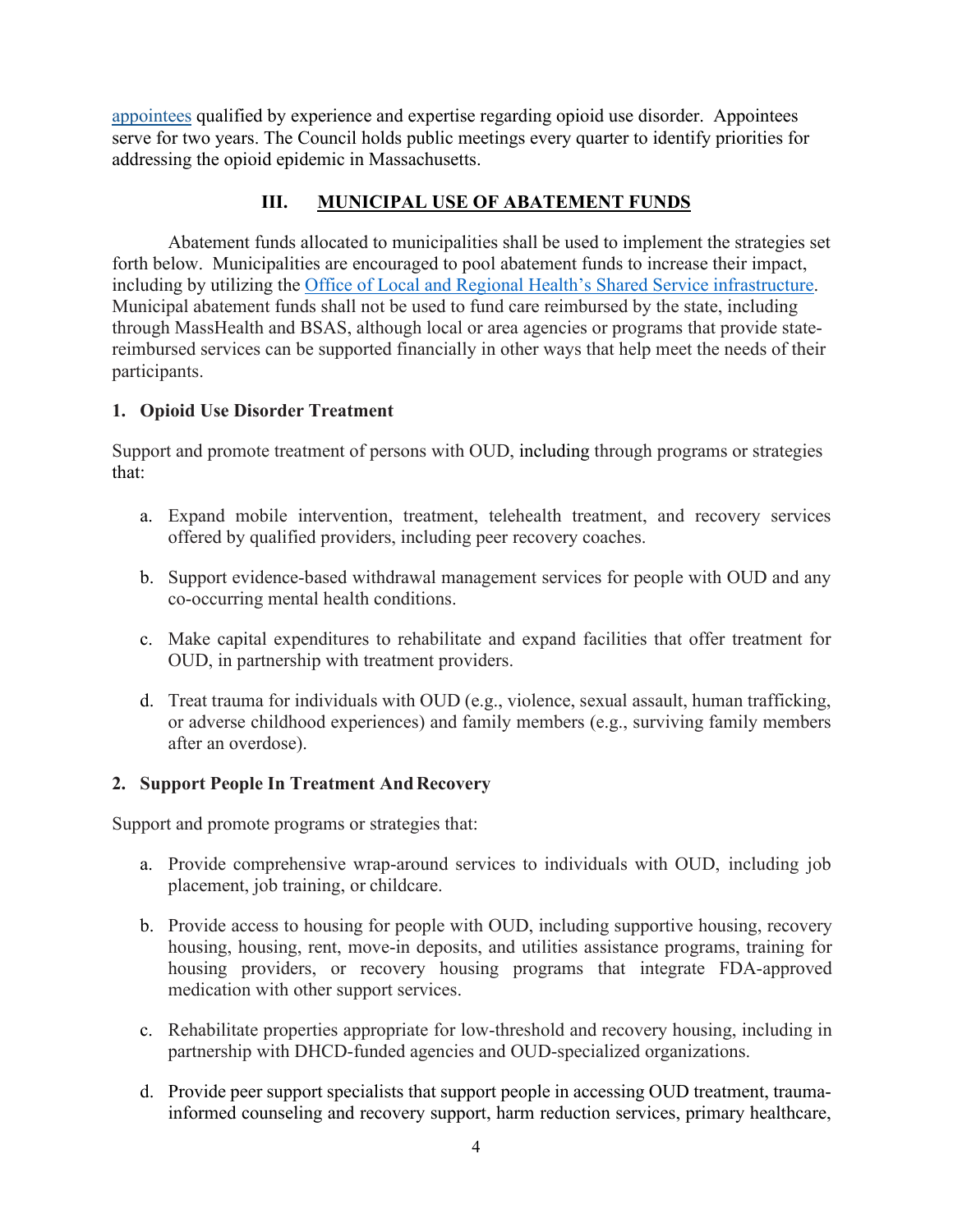or other services, including support for long-term recovery encompassing relapse, treatment, and continued recovery.

- e. Provide community support services, including social and legal services, to assist in deinstitutionalizing persons with OUD.
- f. Support or expand peer-recovery centers, which may include support groups, social events, computer access, or other services for persons with OUD.
- g. Provide transportation to treatment or recovery services for persons with OUD.
- h. Provide employment training or educational services for persons with OUD, such as job training, job placement, interview coaching, community college or vocational school courses, transportation to these activities, or similar supports.
- i. Increase the number and capacity of high-quality recovery programs to help people in recovery.
- j. Engage non-profits, faith-based communities, and community coalitionsto support people in treatment and recovery and to support family members in their efforts to support the person with OUD in the family.
- k. Support programs for recovery in schools and/or standalone recovery high schools.
- l. Support bereaved families and frontline care providers.

### **3. Connections To Care**

Provide connections to care for people who have, or are at risk of developing, OUD through programs or strategies that:

- a. Support the work of Emergency Medical Systems, including peer support specialists and post-overdose response teams, to connect individuals to trauma-informed treatment recovery support, harm reduction services, primary healthcare, or other appropriate services following an opioid overdose or other opioid-related adverse event.
- b. Support school-based services related to OUD, such as school-based contacts that parents can engage with to seek immediate treatment services for their child; and support prevention, intervention, treatment, and recovery programs focused on young people. This should include alternatives to suspension or interaction with school resource officers such as restorative justice approaches.
- c. Fund services or training to encourage early identification and intervention for families, children, or adolescents who may be struggling with use of drugs or mental health conditions, including peer-based programs and Youth Mental Health First Aid. Training programs may target families, caregivers, school staff, peers, neighbors, health or human services professionals, or others in contact with children or adolescents.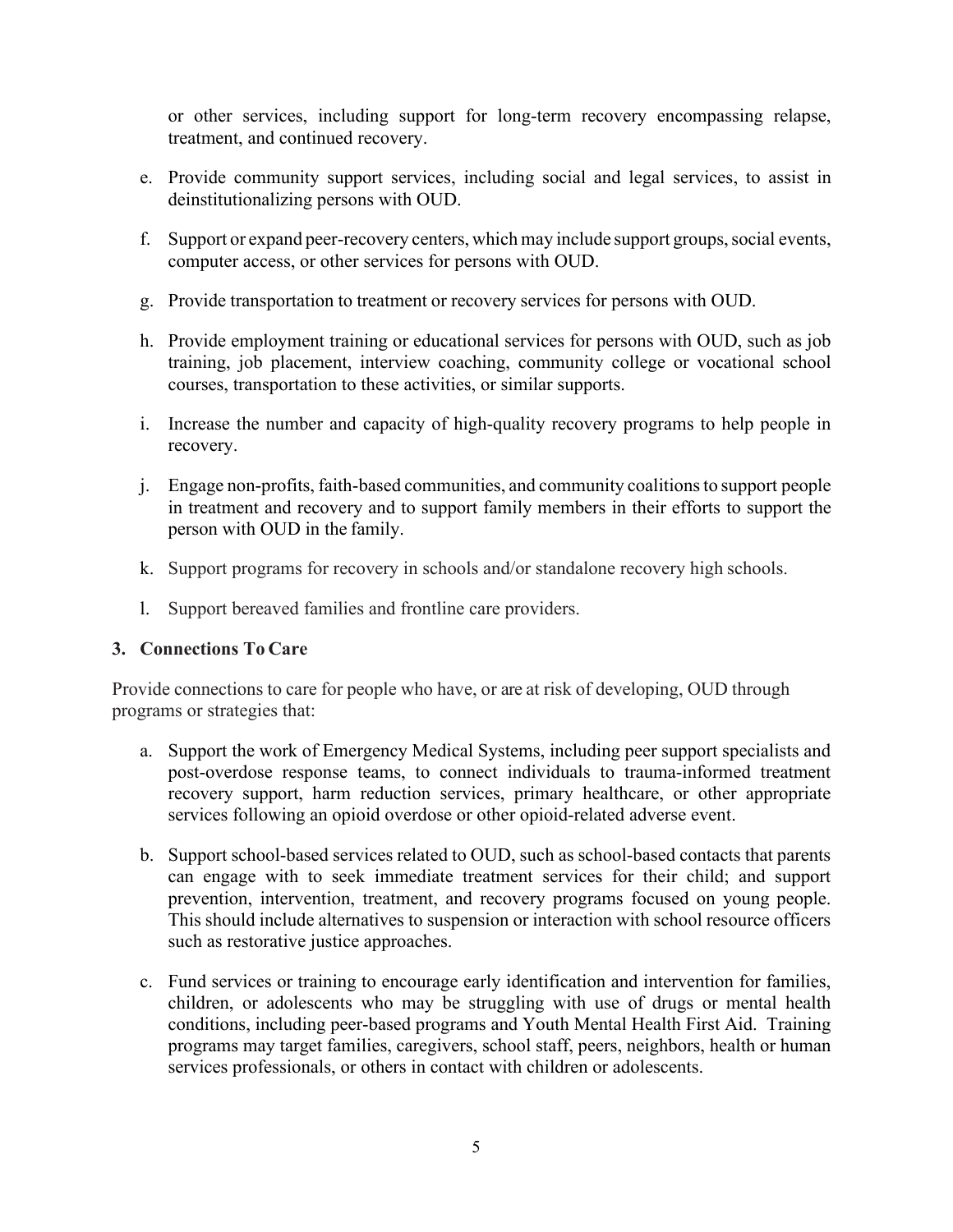d. Include Fire Department partnerships such as Safe Stations.<sup>[3](#page-3-0)</sup>

## **4. HarmReduction**

Support efforts to prevent overdose deaths or other opioid-related harms through strategies that:

- a. Increase availability of naloxone and other drugs that treat overdoses for first responders,<sup>[4](#page-3-1)</sup> overdose patients, individuals with OUD and their friends and family, schools, community-based organizations, community navigators and outreach workers, persons being released from jail or prison, or the public.
- b. Provide training and education regarding naloxone and other drugs that treat overdoses.
- c. "Naloxone Plus" strategies to ensure that individuals who receive naloxone to reverse an overdose are linked to treatment programs or other appropriate services.
- d. Approve and fund syringe service programs and other programs to reduce harms associated with drug use, including supplies, staffing, space, peer support services, referrals to treatment, fentanyl checking, syringe collection and disposal, connections to care, and the full range of harm reduction and treatment services provided by these programs.
- e. Support mobile units that offer or provide referrals to harm reduction services, treatment, recovery supports, primary and behavioral health care, recovery support, or other appropriate services to persons with OUD.
- f. Promote efforts to train health care providers, students, peer recovery coaches, recovery outreach specialists, or other professionals that provide care to persons who use opioids or persons with OUD in crisis training and harm reduction strategies.
- g. Active outreach strategies such as the Drug Abuse Response Team model or the Post Overdose Support Team model.
- h. Provide outreach and services for people who use drugs and are not yet in treatment, including services that build relationships with and support for people with OUD.

# **5. Address The Needs Of Criminal-Justice-Involved Persons**

Support diversion and deflection programs and strategies for criminal-justice-involved persons with OUD, including:

a. Programs, that connect individuals involved in the criminal justice system and upon release from jail or prison to OUD harm reduction services, treatment, recovery support, primary healthcare, prevention, legal support, or other supports, or that provide these

<span id="page-3-0"></span><sup>3</sup> Safe Stations currently operate in Fall River and Revere. *See, e.g.,* [https://www.mma.org/fall-river-fire-stations](https://www.mma.org/fall-river-fire-stations-become-safe-stations-for-people-seeking-addiction-treatment/)[become-safe-stations-for-people-seeking-addiction-treatment/.](https://www.mma.org/fall-river-fire-stations-become-safe-stations-for-people-seeking-addiction-treatment/)

<span id="page-3-1"></span><sup>4</sup> Municipalities can purchase discounted naloxone kits from the State Office of Pharmacy Services. *See* [https://www.mass.gov/service-details/bulk-purchasing-of-naloxone.](https://www.mass.gov/service-details/bulk-purchasing-of-naloxone)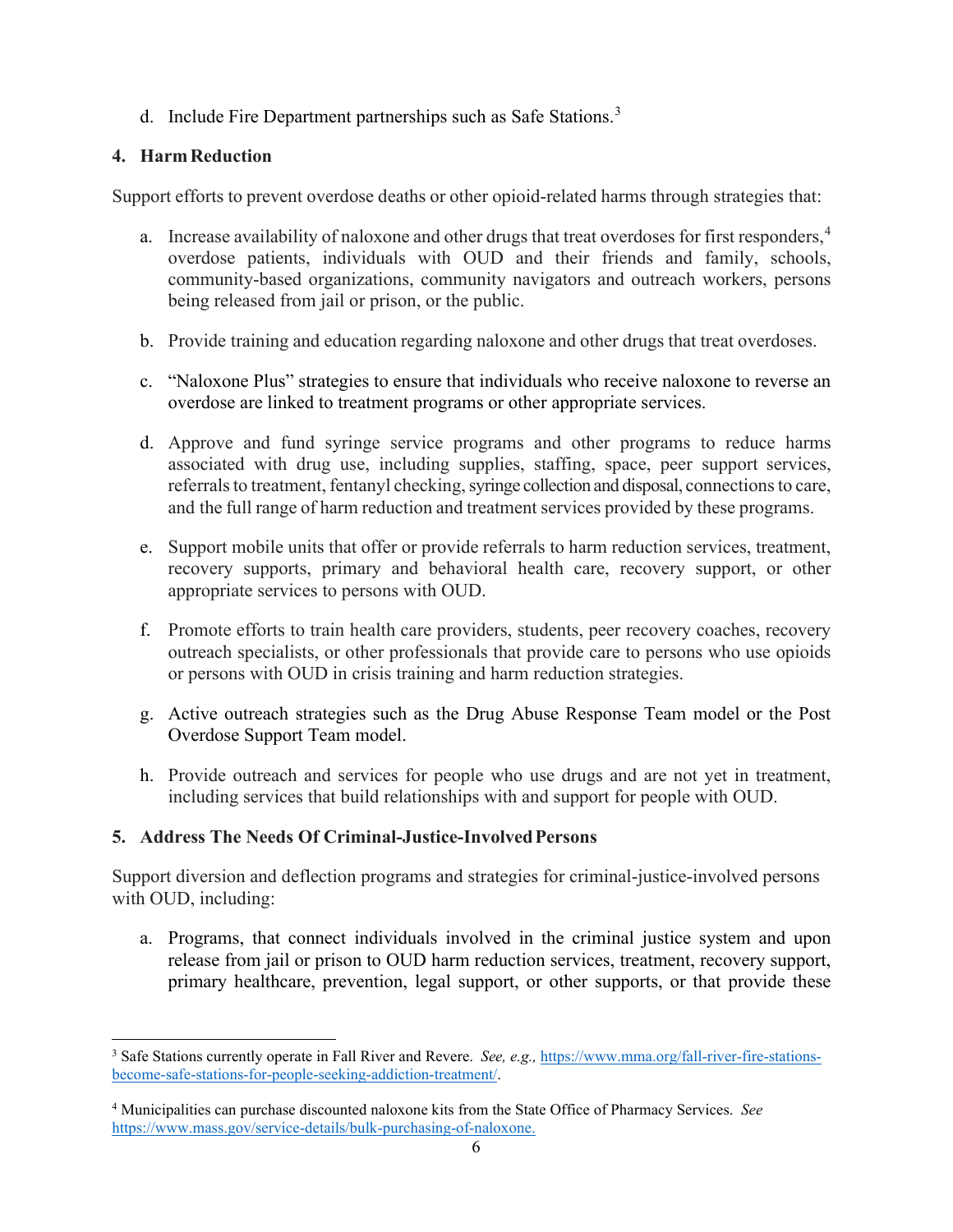services.

- b. Co-responder and/or alternative responder models to address OUD-related 911 calls with greater OUD expertise.
- c. Public safety-led diversion strategies such as the Law Enforcement Assisted Diversion model.
- d. Participate in membership organizations such as the Police Assisted Addiction Recovery Initiative for training and networking and utilize law enforcement training opportunities such as the Safety and Health Integration in the Enforcement of Laws on Drugs (SHIELD) model.<sup>[5](#page-4-0)</sup>

## **6. Support Pregnant Or Parenting Women And Their Families, Including Babies With Neonatal Abstinence Syndrome**

Support pregnant or parenting women with OUD and their families, including babies with neonatal abstinence syndrome, through programs or strategies that provide family supports or childcare services for parents with OUD, including supporting programs such as:

- a. FIRST Steps Together, a home visiting program for parents in recovery that currently has seven sites serving cities and towns across the state;
- b. Pregnant/post-partum and family residential treatment programs, including and in addition to the eight family residential treatment programs currently funded by DPH; and
- c. the Moms Do Care recovery support program that has grown from two to ten programs in the state.

## **7. Prevent Misuse Of Opioids And Implement Prevention Education**

Support efforts to prevent misuse of opioids through strategies that:

- a. Support programs, policies, and practices that have demonstrated effectiveness in preventing drug misuse among youth. These strategies can be found at a number of existing evidence-based registries such as Blueprints for Health Youth Development [\(https://www.blueprintsprograms.org/\)](https://www.blueprintsprograms.org/)).
- b. Support community coalitions in developing and implementing a comprehensive strategic plan for substance misuse prevention. There are a number of evidence based models for strategic planning to consider including but not limited to the Strategic Prevention Framework developed by the U.S. Substance Abuse and Mental Health Services Administration [\(https://www.samhsa.gov/sites/default/files/20190620-samhsa-strategic](https://www.samhsa.gov/sites/default/files/20190620-samhsa-strategic-prevention-framework-guide.pdf)[prevention-framework-guide.pdf\)](https://www.samhsa.gov/sites/default/files/20190620-samhsa-strategic-prevention-framework-guide.pdf) and Communities That Care developed by the University of Washington (https://www.communitiesthatcare.net/programs/ctc-plus/).
- c. Engage a robust multi-sector coalition of stakeholders in both the development and implementation of the above stated strategic plan [\(https://www.prevention-](https://www.prevention-first.org/centers/center-for-community-engagement/about-this-center/)

<span id="page-4-0"></span><sup>5</sup> *See https://paariusa.org*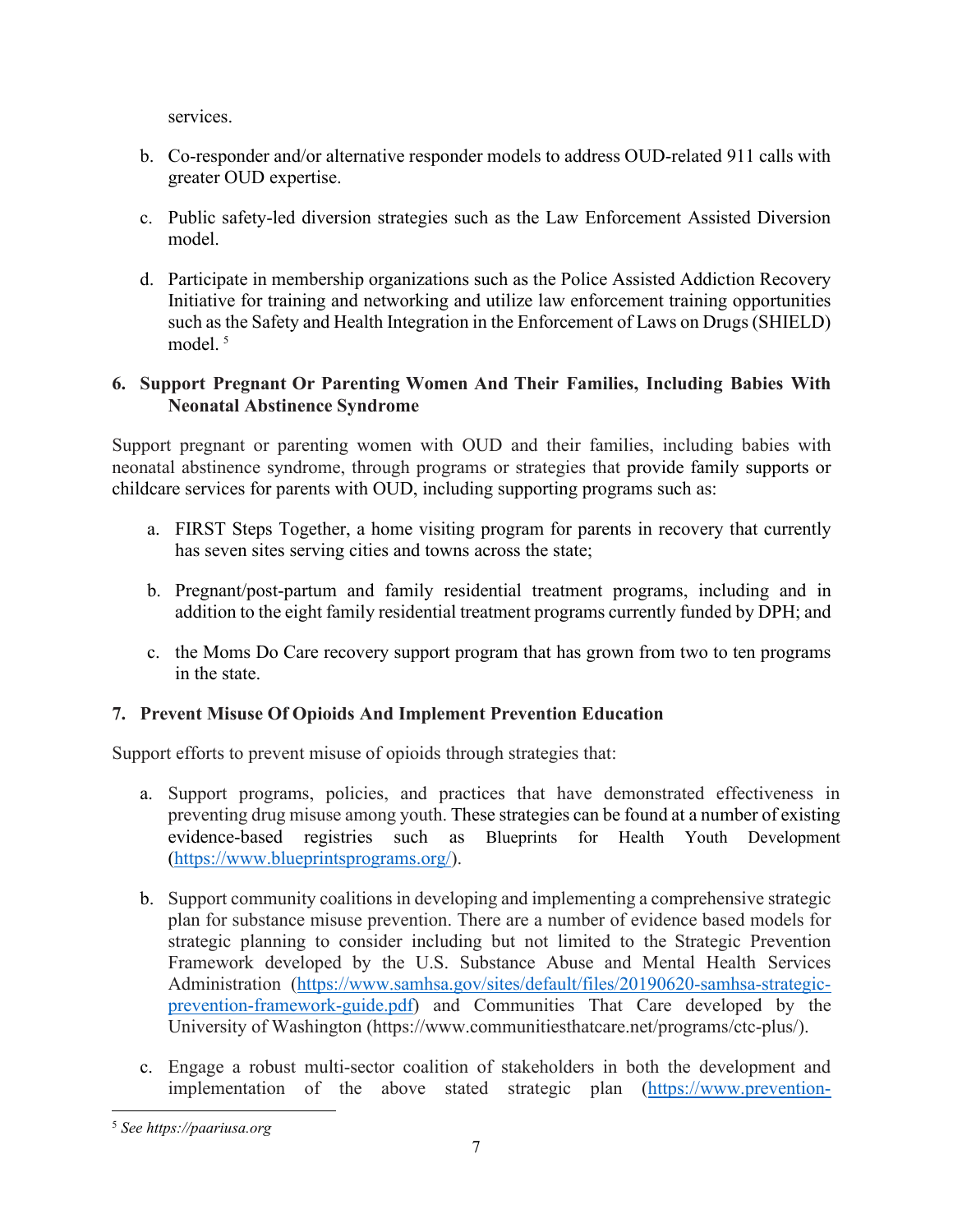[first.org/centers/center-for-community-engagement/about-this-center/\)](https://www.prevention-first.org/centers/center-for-community-engagement/about-this-center/).

- d. Support community-based education or intervention services for families, youth, and adolescents at risk for OUD.
- e. Support greater access to mental health services and supports for young people, including services provided in school and in the community to address mental health needs in young people that (when not addressed) increase the risk of opioid or another drug misuse.
- f. Initiate, enhance, and sustain local youth health assessment through the implementation of a validated survey tool to develop localized strategic plans that will inform the best ways to institute or enhance strategies to reduce and prevent youth substance misuse, including mental health services and supports for young people, intervention services for families, and youth-focused programs, policies, and practices that have demonstrated effectiveness in reducing and preventing drug misuse.

## **IV. STATE SUPPORT FOR MUNICIPAL ABATEMENT AND INTER-MUNICIPAL COLLABORATION**

EOHHS and the Department of Public Health (DPH), including through its [Office of](https://www.mass.gov/service-details/public-health-shared-services)  [Local and Regional Health](https://www.mass.gov/service-details/public-health-shared-services) (OLRH), will support municipal abatement initiatives by providing strategic guidance to help Massachusetts municipalities select and implement abatement strategies and [effectively pool their resources through inter-municipal Shared Service](https://www.mass.gov/service-details/public-health-shared-services)  [Agreements,](https://www.mass.gov/service-details/public-health-shared-services) as well as other technical assistance. By pooling resources, functions, and expertise, a consortium of cities and towns can expand the public health protections and services they offer residents.

In addition, EOHHS/DPH will collect information regarding municipal abatement and publish an annual report to provide the public with information about the municipal abatement work and to highlight effective strategies, lessons learned, and opportunities for further progress. The support for municipal abatement described in this Section IV will be funded by the state abatement funds described in Section II, above.

## **V. REPORTING AND RECORD-KEEPING REQUIREMENTS**

**A. STATE REPORTING.** Annually, not later than October 1, the secretary of EOHHS shall file a report on the activity, revenue and expenditures to and from the statewide Opioid Recovery and Remediation Fund in the prior fiscal year with the clerks of the senate and the house of representatives, the house and senate committees on ways and means and the joint committee on mental health, substance use and recovery and made available on the executive office of health and human services' public website. The report shall include, but not be limited to: revenue credited to the fund; expenditures attributable to the administrative costs of the executive office; an itemized list of the funds expended from the fund; data and an assessment of how well resources have been directed to vulnerable and under-served communities. EOHHS filed its [first Annual](https://www.mass.gov/doc/orrf-advisory-council-annual-report-2020-0/download)  [Report](https://www.mass.gov/doc/orrf-advisory-council-annual-report-2020-0/download) on October 1, 2021.